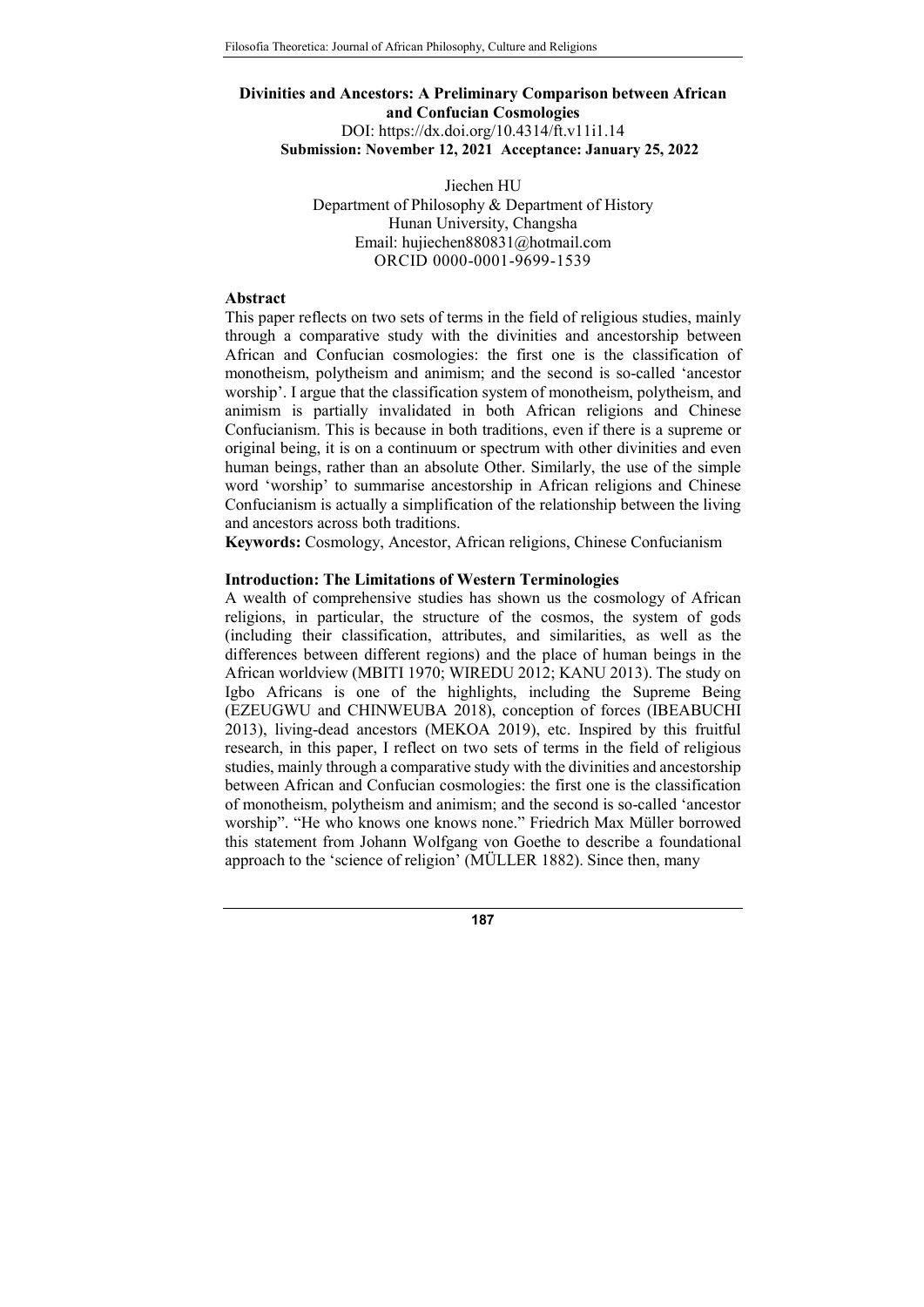scholars of religion have adopted it as a maxim, and comparative studies have remained an important foundation of religious studies. However, even after more than a century of development, some presuppositions about the Abrahamic religions are still present in the academic language of religion. The most typical is the type of deity referred to by the term monotheism. The strict usage of the term is to distinguish between the Abrahamic religions and the Greco-Roman religions and similar traditions to which 'polytheism' refers (LUDWIG 2005).

John S. Mbiti has convincingly argued that the hypothesis of 'animism  $\rightarrow$  $polytheism \rightarrow monotoneism'$  line of evolution proposed by E. B. Tylor is totally inapplicable to the interpretation of African religion and philosophy:

(Tylor's) type of argument and interpretation places African religions at the bottom of the supposed line of religious evolution. It tells us that Judaism, Christianity and Islam are at the top, since they are monotheistic. ...We can only comment that African peoples are aware of all these elements of religion: God, spirits and divinities are part of the traditional body of beliefs. Christianity and Islam acknowledge the same type of spiritual beings. The theory of religious evolution, in whichever direction, does not satisfactorily explain or interpret African religions. (1970, 10)

In addition, Mbiti also mentions that since Herbert Spencer, many scholars have referred to so-called 'ancestor worship' in order to understand the libation and giving of food to the departed in African religions, but in fact, in the African worldview, this relationship with deceased family members is anything but a form of 'worship' (1970, 11–12).

In the face of such methodological dilemmas, perhaps two approaches can be taken. First, there is the need to redefine new boundaries for the old terminology through a thick description and analysis of some traditions. Second, a better understanding of the traditions represented by specific cases is required and asks for a careful analysis of the failures of the old terminology in specific cases. The following will be discussed in relation to the aforementioned research as well as some concepts of the Confucian system in traditional China. I argue that the classification system of monotheism, polytheism, and animism is partially invalidated in both African religions and Chinese Confucianism. This is because in both traditions, even if there is a supreme or original being, it is on a continuum or spectrum with other divinities and even human beings, rather than an absolute Other. Similarly, the use of the simple word 'worship' to summarise ancestorship in African religions and Chinese Confucianism is actually a simplification of the relationship between the living and ancestors across both traditions.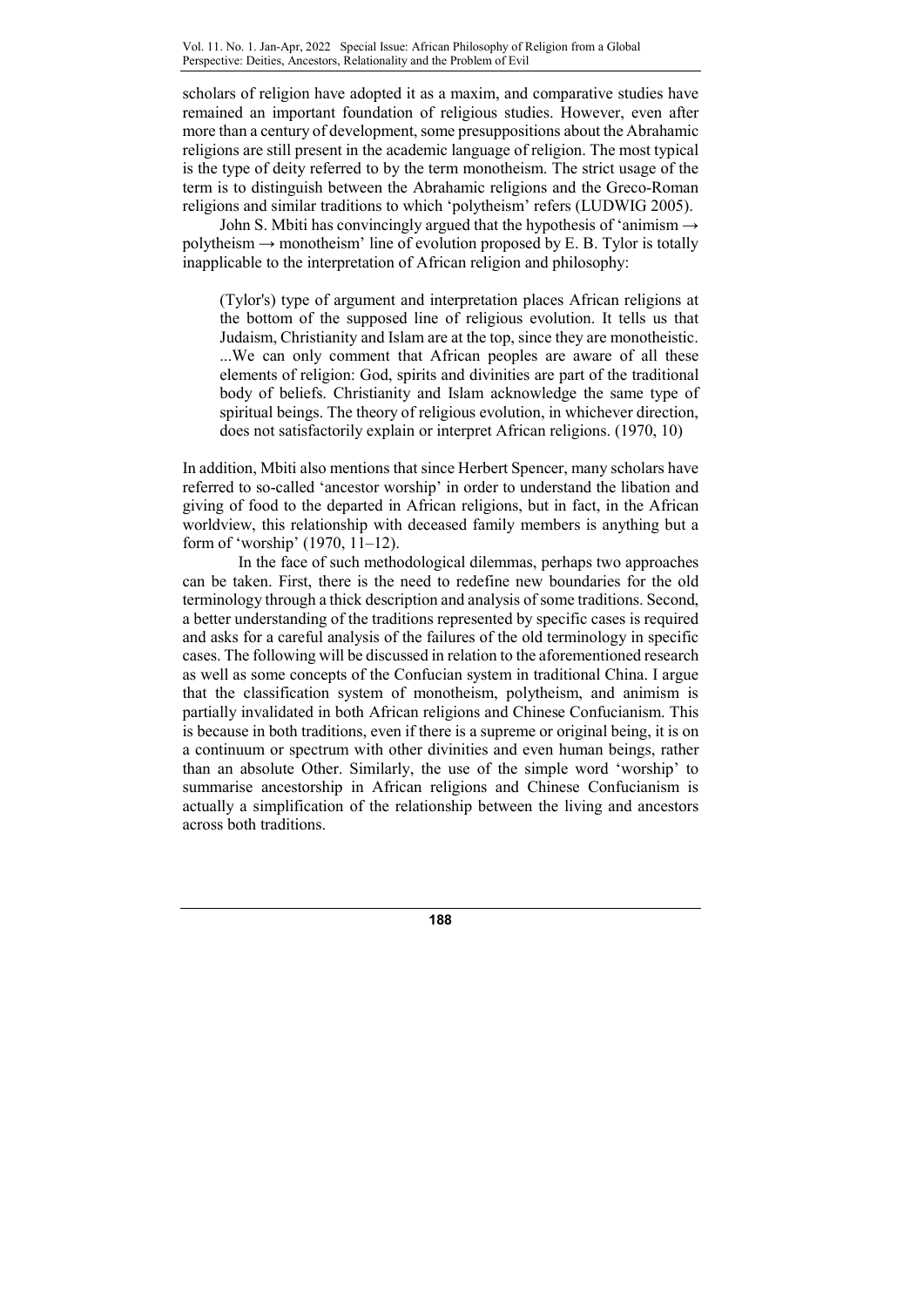## Monotheism, Polytheism, and Animism

The studies of Igbo Africans show that the Supreme One is also present in their religious beliefs, but not in the narrow sense of the monotheism found in Abrahamic religions (EZEUGWU and CHINWEUBA 2018). For example, Ikechukwu Anthony Kanu, in his discussion of the attributes of God, clearly states:

Among the Igbo, there is only one God called Chukwu, even though the nomenclature is contested, he is regarded as the God and creator of the whole universe. Thus, African Traditional Religion has come to be understood, though lately, as a monotheistic religion because it recognises only one God. (2013, 538)

At the same time, Kanu also introduces and analyses the different 'divinities' of African religions, including primordial divinities, deified ancestors, and personified natural forces and phenomena, as well as the similarities and differences between different regions and communities (2013, 539–550).

The ways the term 'monotheistic' is used by these African philosophy scholars (KANU 2013; METZ and MOLEFE 2021) is clearly distinct from Jewish, Islamic and Christian usage, but extends its conceptual boundaries to consider the existence of both 'God' and 'divinities', except here, 'God' is unique. More importantly, scholars have found that the Igbo had a welldeveloped concept of the Supreme Being prior and post western influence (EZEUGWU and CHINWEUBA 2018). It is, therefore, easy to see that the traditional, strict usage of 'monotheism' and 'polytheism' do not perfectly explain the example of African religions.

The same terminological dilemma occurs in the case of traditional China, albeit in a different form. In fact, in the early Chinese Confucian classics, the myth of creation was left in limbo, and people were more concerned with the birth of real cultural institutions:

Anciently, when Pao-hsi had come to the rule of all under heaven, looking up, he contemplated the brilliant forms exhibited in the sky, and looking down he surveyed the patterns shown on the earth. He contemplated the ornamental appearances of birds and beasts and the (different) suitabilities of the soil. Near at hand, in his own person, he found things for consideration, and the same at a distance, in things in general. On this he devised the eight trigrams, to show fully the attributes of the spirit-like and intelligent (operations working secretly), and to classify the qualities of the myriads of things. (LEGGE 1963, 382)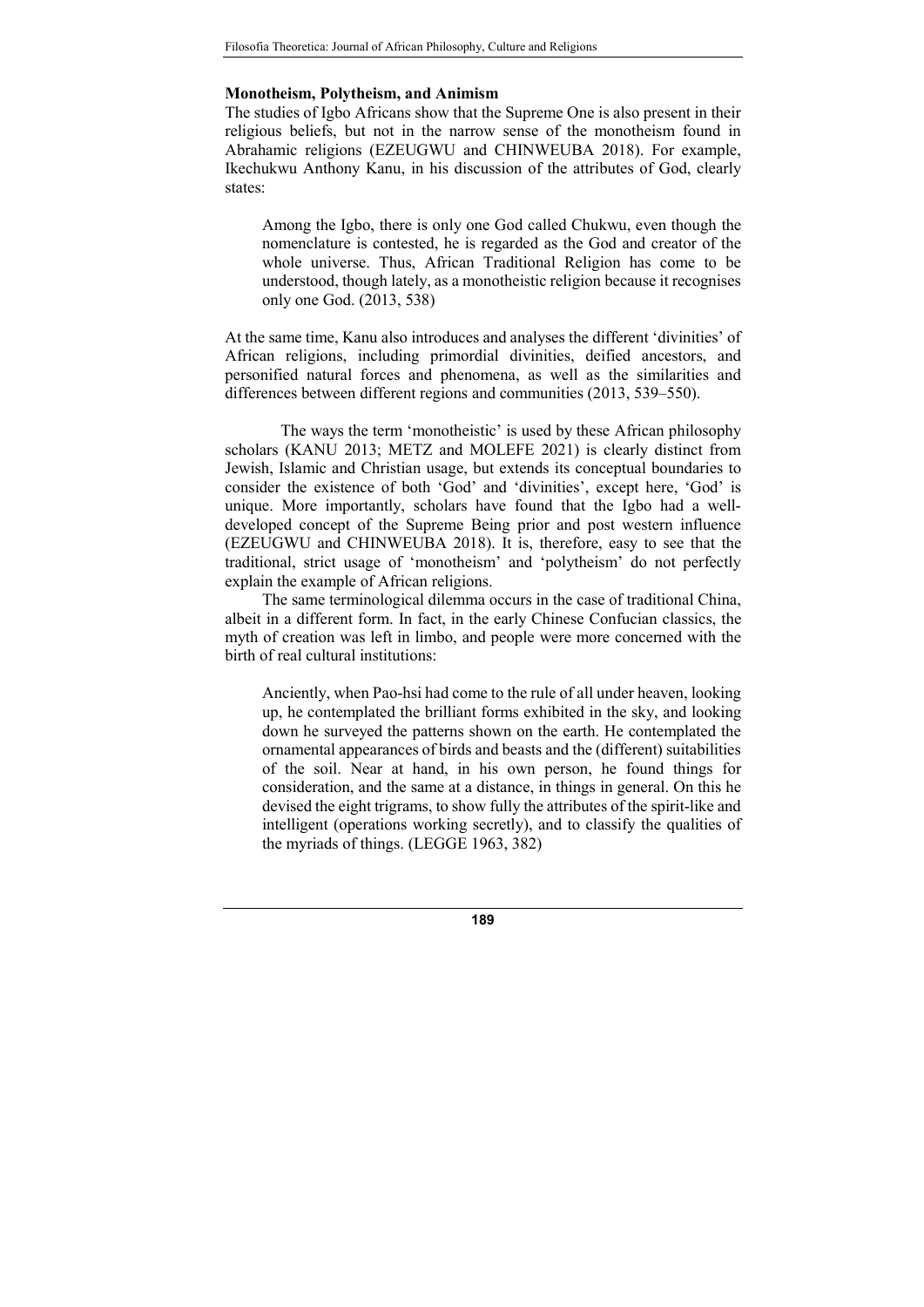Here, the creation or generation of the world is absent. The only character that appears is Pao-hsi, who is not a primordial god, but an ancestor in the traditional Chinese worldview.

In contrast, the neo-confucianist philosophers of medieval China consciously explored the more abstract idea of the creation or generation of the primordial world. A more representative one is Zhu Xi $(1130-1200)^1$ . In relation to Zhu Xi's cosmology, Thompson Kirill concludes that:

Zhu Xi conceived the world as a patterned (LI) totality made up of a cosmic vapour (QI) that under various conditions condenses and solidifies into countless permutations, from the purest transparent YUANQI (primordial QI), to the YIN-YANG poles modulated by the primal TAIJI (supreme polarity) pattern, to the WUXING (five phases), each of which bears an identifying inner pattern and set of propensities (XING) that involve interconvertability and recombination with the other four phases, and finally to the phenomenal world: Heaven, Earth, and the myriad things. (THOMPSON 2021)

It is clear from this that the traditional terms 'monotheism', 'polytheism', or 'animism' do not quite encapsulate the world Zhu Xi imagined, and that the latter is even related to all three in some way. It is true that the generation of the world began with a certain transcendent being: it could be a 'primordial cosmic vapour' or the 'supreme polarity'. But it is not a personified god. However, this reality is not the Wholly Other to human beings and the world; after all, both abstract principles and embodied matter are derived from it. In this respect, it seems to be a particular combination of both monotheism and animism.

However, it is undeniable that the worldview constructed by Zhu Xi also accommodates other spiritual beings - 'ghosts and spirits' (guishen) which, similarly, are not absolute Others to humans, but rather different manifestations of the cosmic vapour, which can be said to be on the same extended line of existence and therefore able to offer and absorb influence. Therefore, in Zhu's philosophical vision, the natural and spirit realms are intermingled and indistinguishable (GARDNER 1995).

The following case can well exemplify the peculiarities and subtleties in Zhu Xi's cosmology and his interpretation of the relationship between the nature and spirit realms:

 $\overline{a}$ 

<sup>&</sup>lt;sup>1</sup> Zhu Xi was a preeminent Neo-Confucian (daoxue) master in medieval China. He is one of the most influential philosophers in Chinese history, considered second only to Confucius. The compendiums he compiled on the basis of the Confucian classics served as the basis for the Imperial Civil Examinations from the thirteenth to the nineteenth centuries.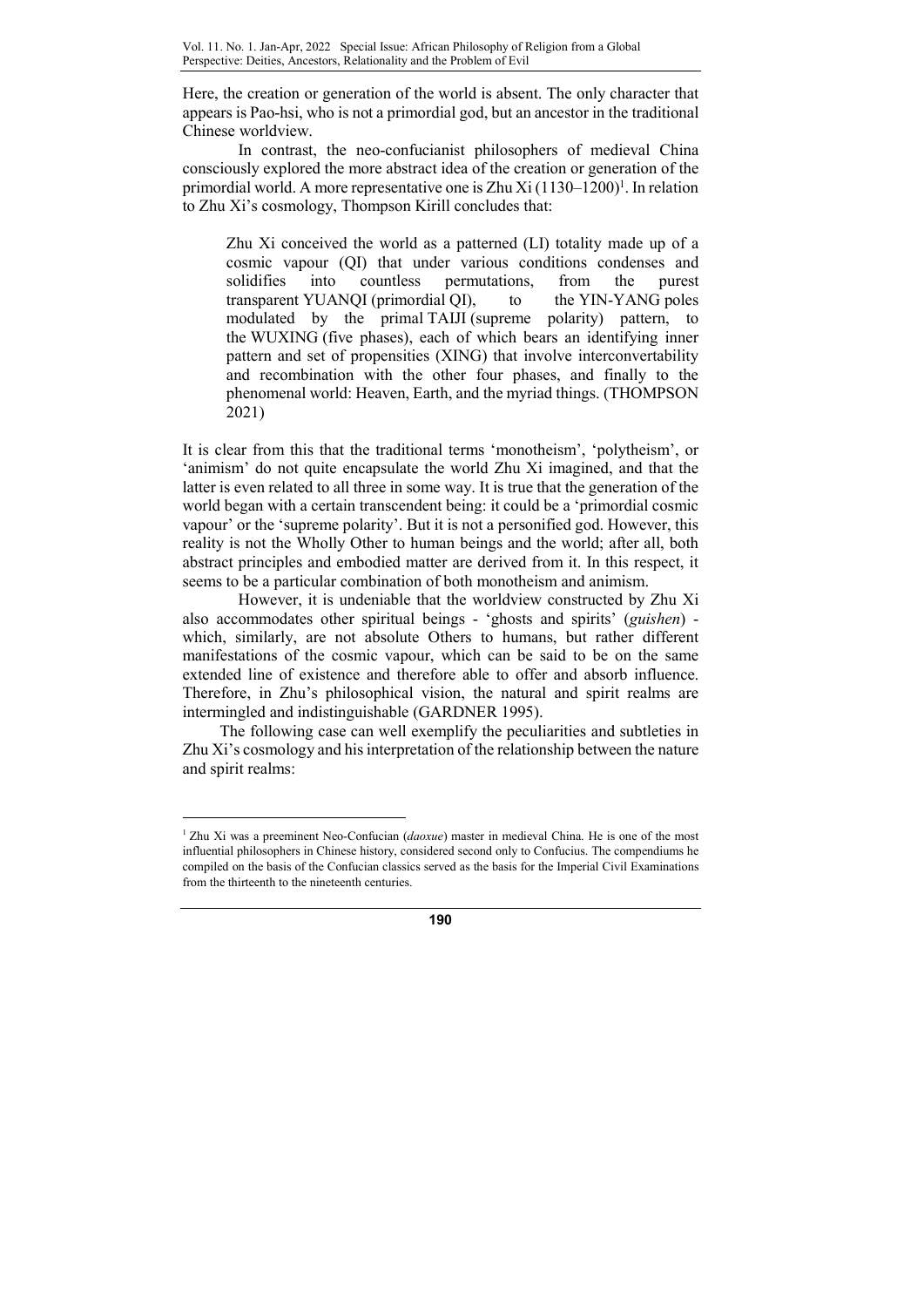One of (Zhu Xi's) students asked, "There was a man in the village called Li San who became a malicious ghost after his death. Whenever there was a Buddhist ritual in the village, food and libation would be offered to him. On one occasion, the Daoist priests set up a Yellow Register Offering, but no food or libation was offered to him, so he defiled all the offerings in the ritual. Later, when someone set off a firecracker and accidentally burnt the tree possessed by him, he (perished and) never did any more evil." (Zhu Xi) says: "He died in an accident, so the cosmic vapour in his body did not dissipate but was finally shattered by the firecrackers. Moreover, the Offering ritual of Daoism, which is a sacrifice to heaven and earth, mountains and rivers, and to the gods and goddesses of heaven and earth, was actually defiled by a small ghost, which shows that this ritual of Daoism is not in accordance with the patterned totality of the cosmos. (WANG 1986, 38)

On the one hand, Zhu Xi fully acknowledges the existence of a world of ghosts and spirits and also believes that the two worlds are perfectly capable of influencing each other. The ghost can both interfere with the human world and be expelled by ordinary things in the human world – firecrackers in this case without the intervention of religious experts or professional exorcists. The reason for this is that both the world of ghosts and spirits and the human world are transformed by cosmic vapour and follow the same principle, but their manifestations are different. On the other hand, Zhu Xi also incidentally criticises the prevailing Daoist rituals of the same period, arguing that the cosmological and divine concepts therein appear inconsistent with the patterned totality of the cosmos, and are therefore superstitious and useless.

### Ancestor Worship

According to Mbiti, the departed person in African religion is not really dead:

He is alive, and such a person I would call the living-dead. The livingdead is a person who is physically dead but alive in the memory of those who knew him in his life as well as being alive in the world of the spirits. So long as the living-dead is thus remembered, he is in the state of personal immortality. (1970, 32)

Therefore, 'ancestor' in African religion is not merely a dead forbear who has been defined by Western scholars for many years (MEKOA 2019, 99). A consequent problem is that the behaviour of the living towards the dead in African religions is not simply 'worship'. Mbiti has clearly stated that: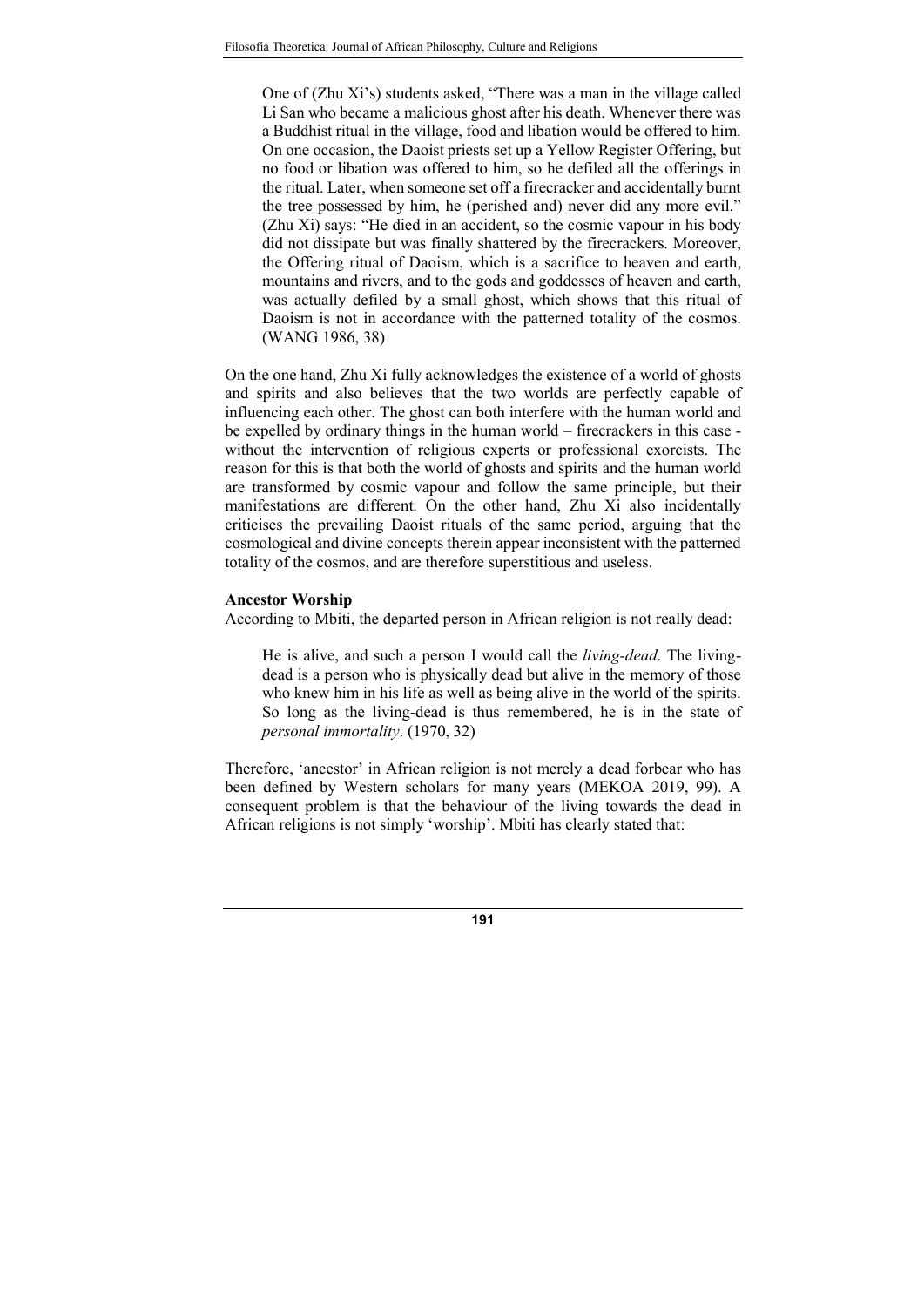'Worship' is the wrong word to apply in this situation; and Africans themselves know very well that they are not 'worshipping' the departed members of their family. It is almost blasphemous, therefore, to describe these acts of family relationships as 'worship'. (1970, 11–12)

Similarly, Kanu, in his discussion of the African concept of ancestorship, makes it clear that:

They are honoured and not worshipped. The honour given to them is anchored on the principle of reciprocity and philosophy of reincarnation: having been honoured, they are expected to reincarnate and do for the living members what they did for them. (2013, 550)

The conception embodied in the term 'ancestor worship' therefore derives to some extent from a misinterpretation of the local culture by outsiders.

When the Jesuit, Matteo Ricci  $(1552-1610)$ ,<sup>2</sup> arrived in China, he had to face the problem of how to understand, from a Catholic perspective, the rituals of Confucius, historical sages and ancestors in the Chinese tradition. The conciliatory strategy he adopted was no doubt accompanied by missionary motives (TANG 2015). But similar questions have also affected, implicitly or explicitly, the way in which modern Western religious scholars understand this Chinese tradition.

Just as the term 'worship' demonstrates the misunderstanding of ancestorship in African culture by outsiders from the West, it also simplifies the Chinese tradition. What is hidden by the generalisation of 'ancestor worship' is the richness and diversity of religious experience.

The material evidence and textual documents that survive from early China provide a glimpse of a very diverse religious imaginary of ancestors, and the historical reality behind it may be a vast spectrum far beyond our current knowledge. In funeral customs, for example, the present-day archaeological evidence reveals a very diverse range of religious imagery. Some of it is based on the expectation that the buried ancestors could be divinised and enter the transcendent world of the dead (JIANG 2016). At the same time, there is the simultaneously soothing and suppression of the deceased to prevent them from harassing and harming the living (SEIDEL 1987). This is particularly true of the belief in 'killing spirits' (yangsha), which has been passed down through the centuries. Here, a dead relative will summon or transform into a demonic being on a certain day soon after death to harm or even kill those around the body (CHANG 2012). Thus, in early Chinese tradition, the imagery of dead ancestors could be both divine and demonic, and the accompanying religious rituals could

 $\overline{a}$ 



<sup>&</sup>lt;sup>2</sup> Matteo Ricci was an Italian Jesuit priest. He might be the best known Jesuit missionary to China, in part because of the Christian-Confucian dialogue he initiated.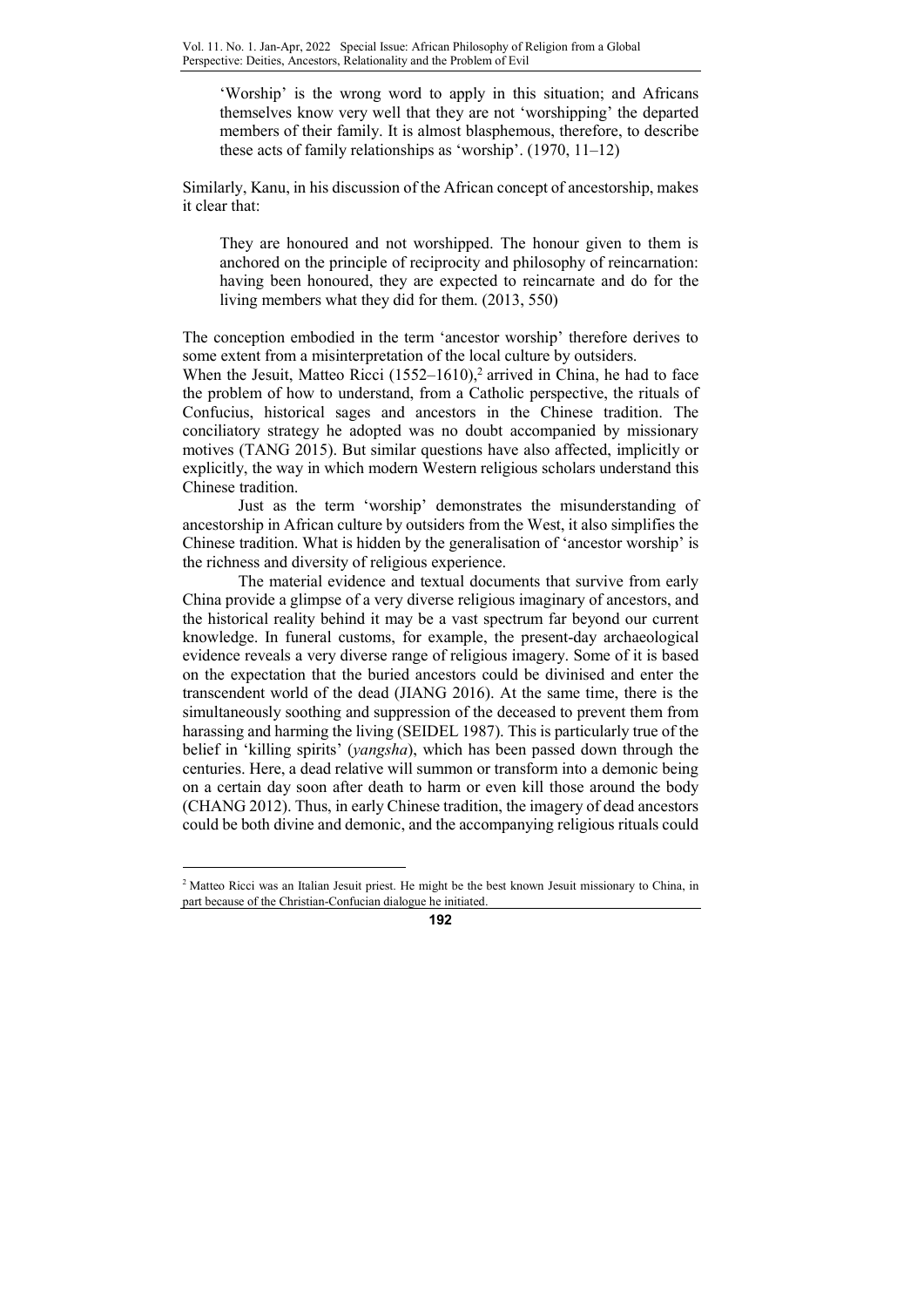therefore be of a blessed, pacifying and repressive nature, a complexity far from being covered by the term 'worship'.

Moreover, the concept of ancestor in traditional China is also a broad one, encompassing ancestors by blood on the one hand and ancestors by culture, i.e. early sages, on the other. In the late imperial period, with the popularity of spirit-writing, deceased ancestors and sages were not only able to enjoy the sacrifices made by the living and return implicit blessings, but were even able to directly enlighten the living by revealing texts (GOOSSAERT 2015). In other words, in this period of popular Confucianism, practitioners were not content with the abstract cosmology and impersonal system of deities constructed by neo-Confucian philosophers but preferred to transform the abstract religious system of sages and ancestors into a more intuitive connection. In fact, in nineteenth-century south-western China, Confucius was not only a sage of Confucianism and a model for philosophers but also the supreme deity in the popular Confucian rituals for the dead and blessings. There is, therefore, no such thing as a completely unified concept of the divinities in Confucianism, where there is both an impersonal cosmology, represented by the philosophy of Zhu Xi, and a pantheon of personified primordial deities and divine sages.

Having outlined Igbo and Confucian traditions, we can find the following similarities and differences. In terms of similarities: Whether as 'living-dead' in African religions or as 'ghosts and spirits' (guishen) in Confucianism, the ancestors of both traditions are not categorised as the Other to the living, but rather, have a continuous relationship with them. In both traditions, therefore, the living do not simply worship their ancestors, but perform religious rituals in which they are seen as living beings (but in a different form) with whom they can have a connection. The difference is that ancestors in the Confucian tradition are not always protectors. They can also bring calamity and punishment to the living, and even make trouble for the unrelated living. As a result, attitudes towards 'ghosts and spirits' in Chinese religious traditions are also diverse.

#### Conclusion

Of course, it is impossible for me to give a complete picture of the different cosmologies of Confucianism over the past two thousand years in a short essay. I hope that this brief comparison will help us to better understand our own traditions and to reflect on the ways in which they differ from the traditional terminological framework set out by modern religious studies. One reason for the failure of these terms is that the God-human relationship in the Abrahamic religions is not applicable to many other cultures. In both African and Chinese religions, God and human are not absolutely Other to each other, but act on a dynamic spectrum. And the conception of ancestors in both African and Chinese religions constitute, to some extent, a kind of intermediary for observing the relationship between God and man.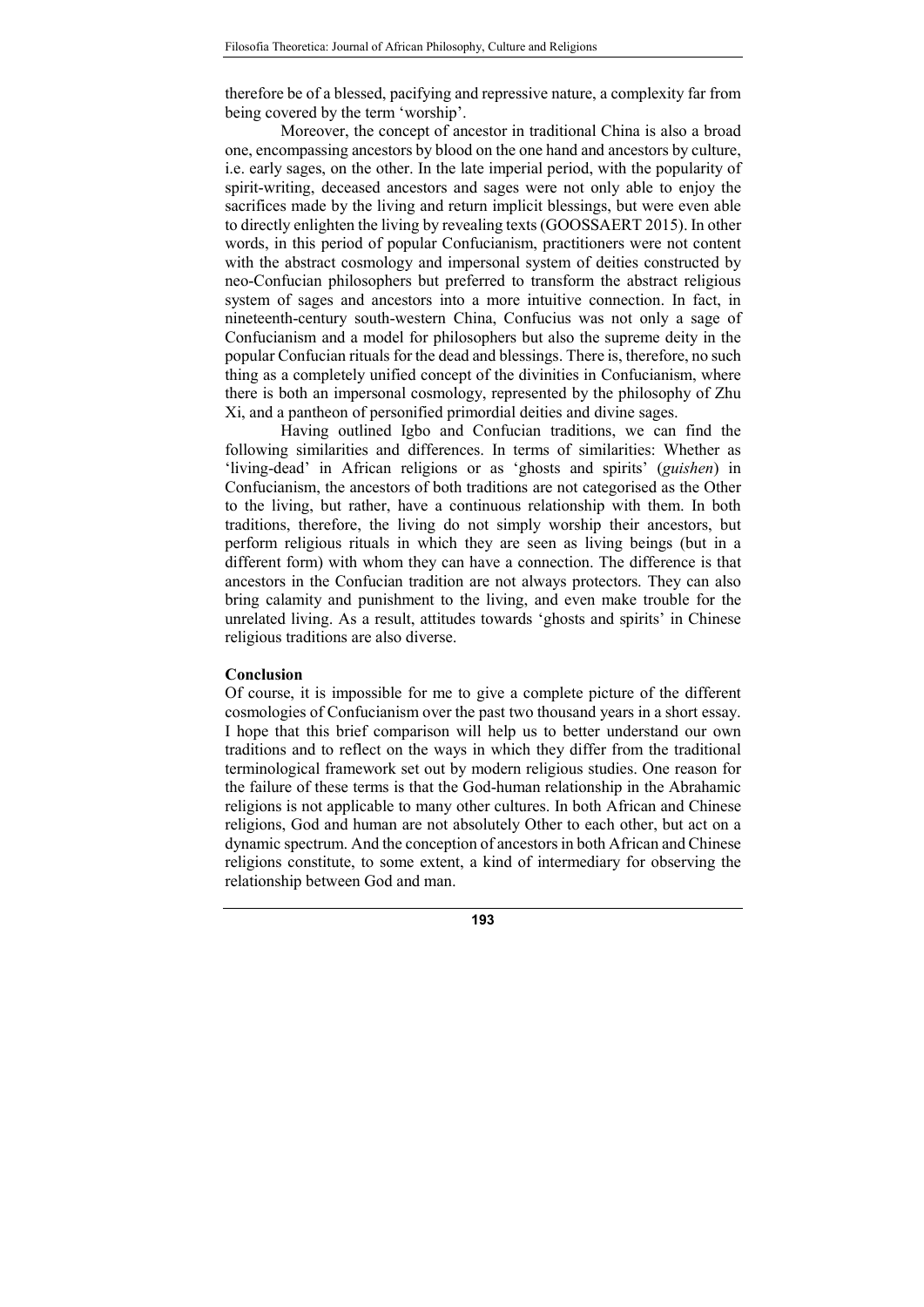Vol. 11. No. 1. Jan-Apr, 2022 Special Issue: African Philosophy of Religion from a Global Perspective: Deities, Ancestors, Relationality and the Problem of Evil

In fact, the relationship between God and man is not only confined to the religion of one culture, but also constitutes a mirror image of other relationships, i.e. how one understands the relationship between God and man is how one understands the relationship between man and animals and man and nature. It is hoped, therefore, that this small paper will serve as a crude attempt to interest cross-cultural scholars in reconceptualising our relationship with the world using resources from cultures such as Africa and China.

#### Funding Acknowledgements

This publication was made possible through the support of a grant from the John Templeton Foundation and the Global Philosophy of Religion Project at the University of Birmingham. The opinions expressed in this publication are those of the author(s) and do not necessarily reflect the views of these organisations.



### Relevant Literature

- 1. CHANG, Chao-Jan. "Killing Spirits from the Dead: The Object of Exorcism in the Funeral Rites of the Way of the Celestial Master in Medieval China," [Fu-jen Religious Stuides], pp169–194, 2012. Vol 25.
- 2. EZEUGWU, Evaristus Chukwudi and Gregory Emeka CHINWEUBA. "The Supreme Being in Igbo Thought: A Reappraisal," [Philosophia], pp26–47, 2018. Vol 21.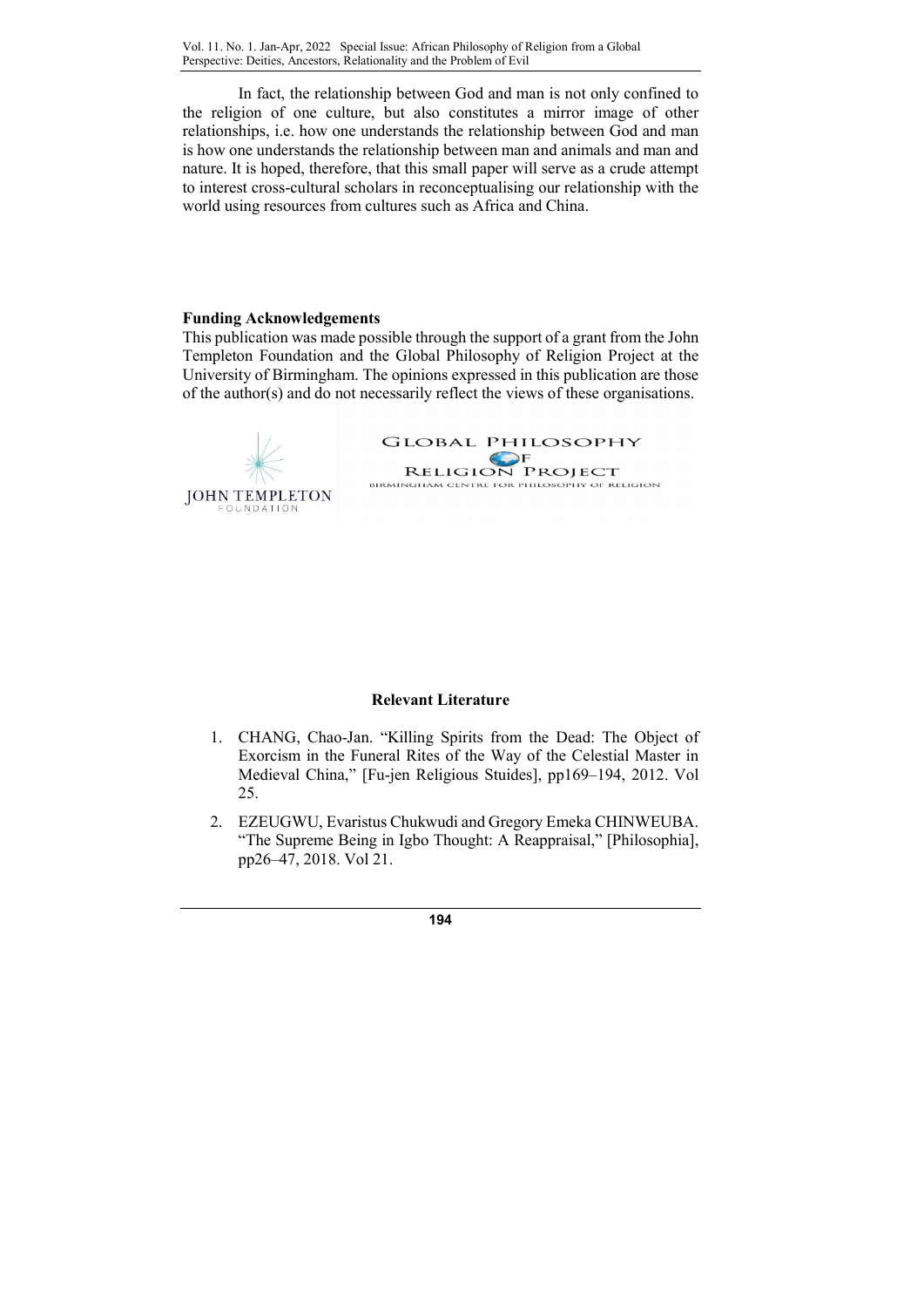- 3. GARDNER, Daniel K. "Ghosts and Spirits in the Sung Neo-Confucian World: Chu Hsi on kuei-shen," [Journal of American Oriental Society], pp598–611, 1995. Vol 115. No 4.
- 4. GOOSSAERT, Vincent. "Spirit Writing, Canonization, and the Rise of Divine Saviors: Wenchang, Lüzu, and Guandi, 1700–1858," [Late Imperial China], pp82–125, 2015. Vol 36. No 2.
- 5. IBEABUCHI, Obiajulu Mulumba. "The Theory of Forces as Conceived by Igbo-Africans," [Filosofia Theoretica: Journal of African Philosophy, Culture and Religion], pp289–314, 2013. Vol 2. No 1.
- 6. JIANG, Sheng. [Heritage of the Han Empire: Ghosts in Han China], 2016.Science Press: Beijing.
- 7. KANU, Ikechukwu Anthony. "The Dimensions of African Cosmology," [Filosofia Theoretica: Journal of African Philosophy, Culture and Religion], pp533–555, 2013. Vol.2, No.2.
- 8. LEGGE, James. (Transl.). [The I Ching], 1963. Dover Publication: New York.
- 9. LUDWIG, Theodore M. "Monotheism," [Encyclopedia of Religion, Vol.9, Lindsay JONES Ed.], pp6155–6163, 2005. Macmillan Reference: Detroit.
- 10. MBITI, John S. [African Religions and Philosophy], 1970. Anchor Books: New York.
- 11. MEKOA, Itumeleng. "The Living-Dead/ Ancestors as Guardians of Morality in African Traditional Religious Thought," [Global Journal of Archaeology & Anthropology], pp99–104, 2019. Vol 10. No 5.
- 12. METZ, Thaddeus and Motsamai MOLEFE. "Traditional African Religion as a Neglected Form of Monotheism," [The Monist], pp393– 409, 2021. Vol 104.
- 13. MÜLLER, F. Max. [Introduction to the Science of Relgion: Four Lectures Delivered at the Royal Institute in February and May, 1870], 1882. Longmans, Green, and Co.: London.
- 14. SEIDEL, Anna. "Traces of Han Religion in Funerary Texts Found in Tombs," [Dōkyō to shūkyō bunka, Kanei AKIZUKI Ed.], pp21–57, 1987. Hirakawa Shuppansha: Tokyo.
- 15. TANG, Yijie. [Confucianism, Buddhism, Daoism, Christianity and Chinese Culture], 2015. Springer: Berlin, Heidelberg.